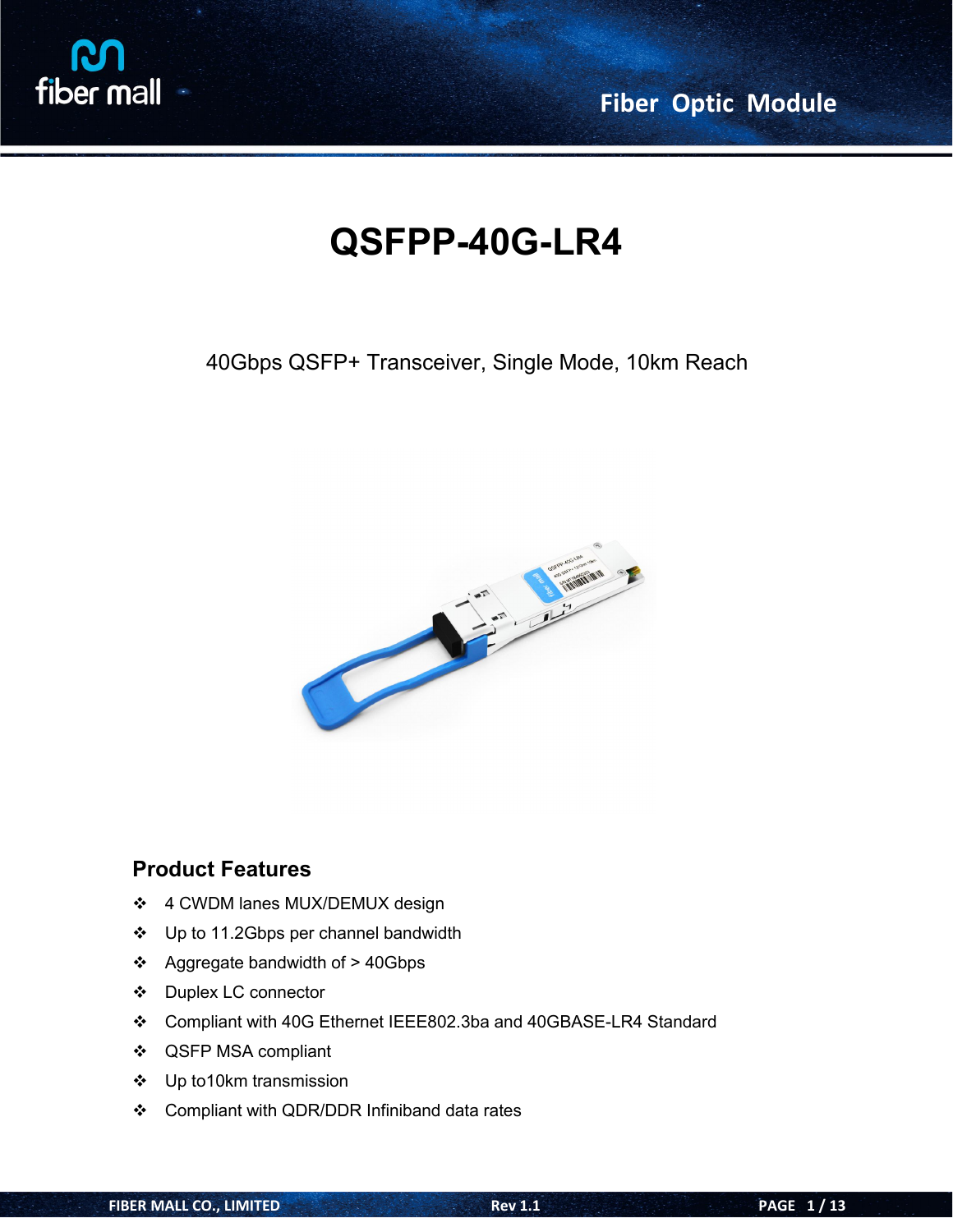



- $\div$  Single +3.3V power supply operating
- Built-in digital diagnostic functions
- Temperature range 0°C to 70°C
- RoHS Compliant Part

## **Applications**

- ❖ Rack to rack
- ❖ Data centers Switches and Routers
- ❖ Metro networks
- ❖ Switches and Routers
- 40G BASE-LR4 Ethernet Links

### **Description**

The QSFPP-40G-LR4 is a transceiver module designed for 10km optical communication applications. The design is compliant to 40GBASE-LR4 of the IEEE P802.3ba standard. The module converts 4 inputs channels (ch) of 10Gb/s electrical data to 4 CWDM optical signals, and multiplexes them into a single channel for 40Gb/s optical transmission. Reversely, on the receiver side, the module optically de-multiplexes a 40Gb/s input into 4 CWDM channels signals, and converts them to 4 channel output electrical data.

The central wavelengths of the 4 CWDM channels are 1271, 1291, 1311 and 1331 nm as members of the CWDM wavelength grid defined in ITU-T G694.2. It contains a duplex LC connector for the optical interface and a 38-pin connector for the electrical interface. To minimize the optical dispersion in the long-haul system, single-mode fiber (SMF) has to be applied in this module.

The product is designed with form factor, optical/electrical connection and digital diagnostic interface according to the QSFP Multi-Source Agreement (MSA). It has been designed to meet the harshest external operating conditions including temperature, humidity and EMI interference.

The module operates from a single +3.3V power supply and LVCMOS/LVTTL global control signals such as Module Present, Reset, Interrupt and Low Power Mode are available with the modules. A 2-wire serial interface is available to send and receive more complex control signals and to obtain digital diagnostic information. Individual channels can be addressed and unused channels can be shut down for maximum design flexibility.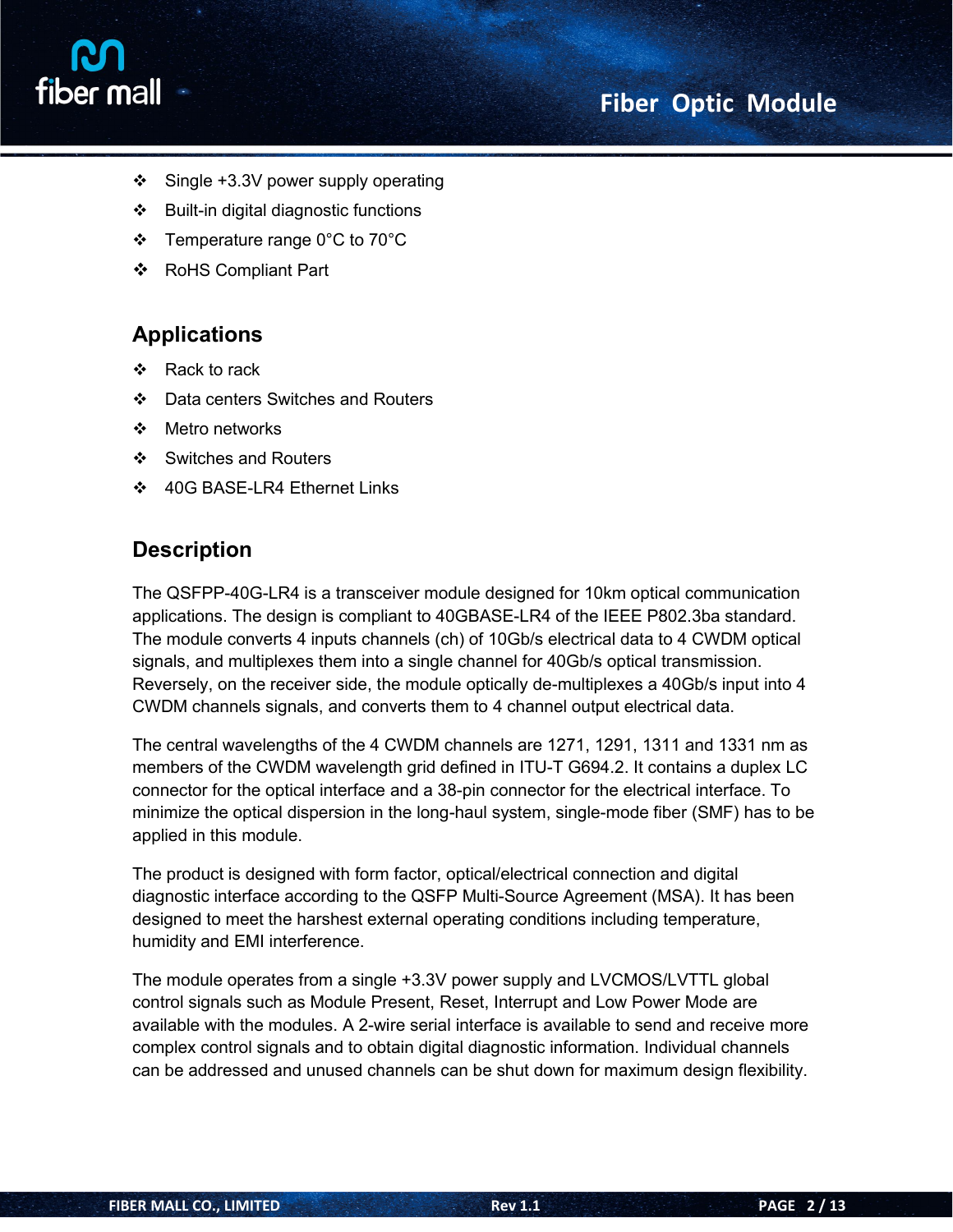

The QSFPP-40G-LR4 is designed with form factor, optical/electrical connection and digital diagnostic interface according to the QSFP Multi-Source Agreement (MSA). It has been designed to meet the harshest external operating conditions including temperature, humidity and EMI interference. The module offers very high functionality and feature integration, accessible via a two-wire serial interface.

| <b>Absolute Maximum Ratings</b> |  |
|---------------------------------|--|
|---------------------------------|--|

| <b>Parameter</b>         | <b>Symbol</b>     | <b>Min</b> | <b>Typical</b> | <b>Max</b> | <b>Unit</b> |
|--------------------------|-------------------|------------|----------------|------------|-------------|
| Storage Temperature      | Ts                | $-40$      |                | $+85$      | $^{\circ}C$ |
| Supply Voltage           | $V_{\rm CC}$ T, R | $-0.5$     |                | 4          |             |
| <b>Relative Humidity</b> | <b>RH</b>         | 0          |                | 85         | $\%$        |

## **Recommended Operating Environment**

| <b>Parameter</b>           | <b>Symbol</b>       | Min     | <b>Typical</b> | <b>Max</b> | <b>Unit</b>  |
|----------------------------|---------------------|---------|----------------|------------|--------------|
| Case operating Temperature | $T_{\rm C}$         | 0       |                | $+70$      | $^{\circ}$ C |
| <b>Supply Voltage</b>      | $V_{\text{CCT, R}}$ | $+3.13$ | 3.3            | $+3.47$    | V            |
| <b>Supply Current</b>      | $_{\rm lcc}$        |         |                | 1000       | mA           |
| Power Dissipation          | PD                  |         |                | 3.5        | W            |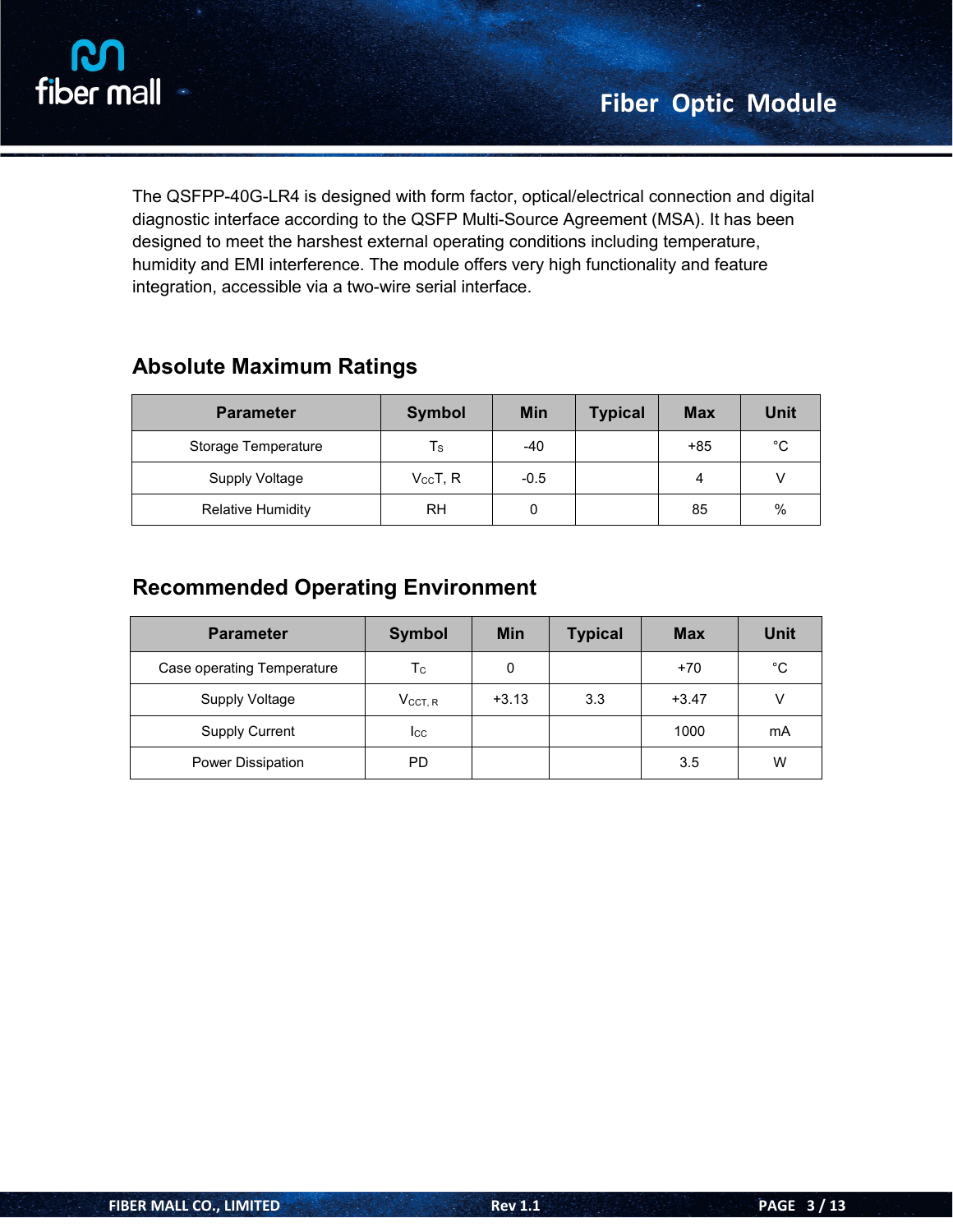## **Electrical Characteristics (TOP = 0 to 70 °C, VCC = 3.13 to 3.47 Volts)**

| <b>Parameter</b>                                | <b>Symbol</b> | Min                | <b>Typical</b> | <b>Max</b> | <b>Unit</b>  | <b>Note</b>  |
|-------------------------------------------------|---------------|--------------------|----------------|------------|--------------|--------------|
| Data Rate per Channel                           |               | $\sim$             | 10.3125        | 11.2       | Gbps         |              |
| Power Consumption                               |               | $\blacksquare$     | 2.5            | 3.5        | W            |              |
| <b>Supply Current</b>                           | Icc           |                    | 0.75           | 1.0        | A            |              |
| Control I/O Voltage-High                        | <b>VIH</b>    | 2.0                |                | Vcc        | V            |              |
| Control I/O Voltage-Low                         | VIL           | $\mathsf 0$        |                | 0.7        | $\vee$       |              |
| Inter-Channel Skew                              | <b>TSK</b>    |                    |                | 150        | Ps           |              |
| <b>RESETL Duration</b>                          |               |                    | 10             |            | Us           |              |
| RESETL De-assert time                           |               |                    |                | 100        | ms           |              |
| Power On Time                                   |               |                    |                | 100        | ms           |              |
|                                                 |               | <b>Transmitter</b> |                |            |              |              |
| Single Ended Output Voltage<br>Tolerance        |               | 0.3                |                | 4          | $\mathsf{V}$ | $\mathbf{1}$ |
| Common mode Voltage Tolerance                   |               | 15                 |                |            | mV           |              |
| Transmit Input Diff Voltage                     | VI            | 150                |                | 1200       | mV           |              |
| Transmit Input Diff Impedance                   | ZIN           | 85                 | 100            | 115        |              |              |
| Data Dependent Input Jitter                     | <b>DDJ</b>    |                    | 0.3            |            | UI           |              |
|                                                 |               | <b>Receiver</b>    |                |            |              |              |
| <b>Single Ended Output Voltage</b><br>Tolerance |               | 0.3                |                | 4          | V            |              |
| Rx Output Diff Voltage                          | Vo            | 370                | 600            | 950        | mV           |              |
| Rx Output Rise and Fall Voltage                 | Tr/Tf         |                    |                | 35         | ps           | $\mathbf{1}$ |
| <b>Total Jitter</b>                             | TJ            |                    | 0.3            |            | UI           |              |

**Note 1:** 20~80%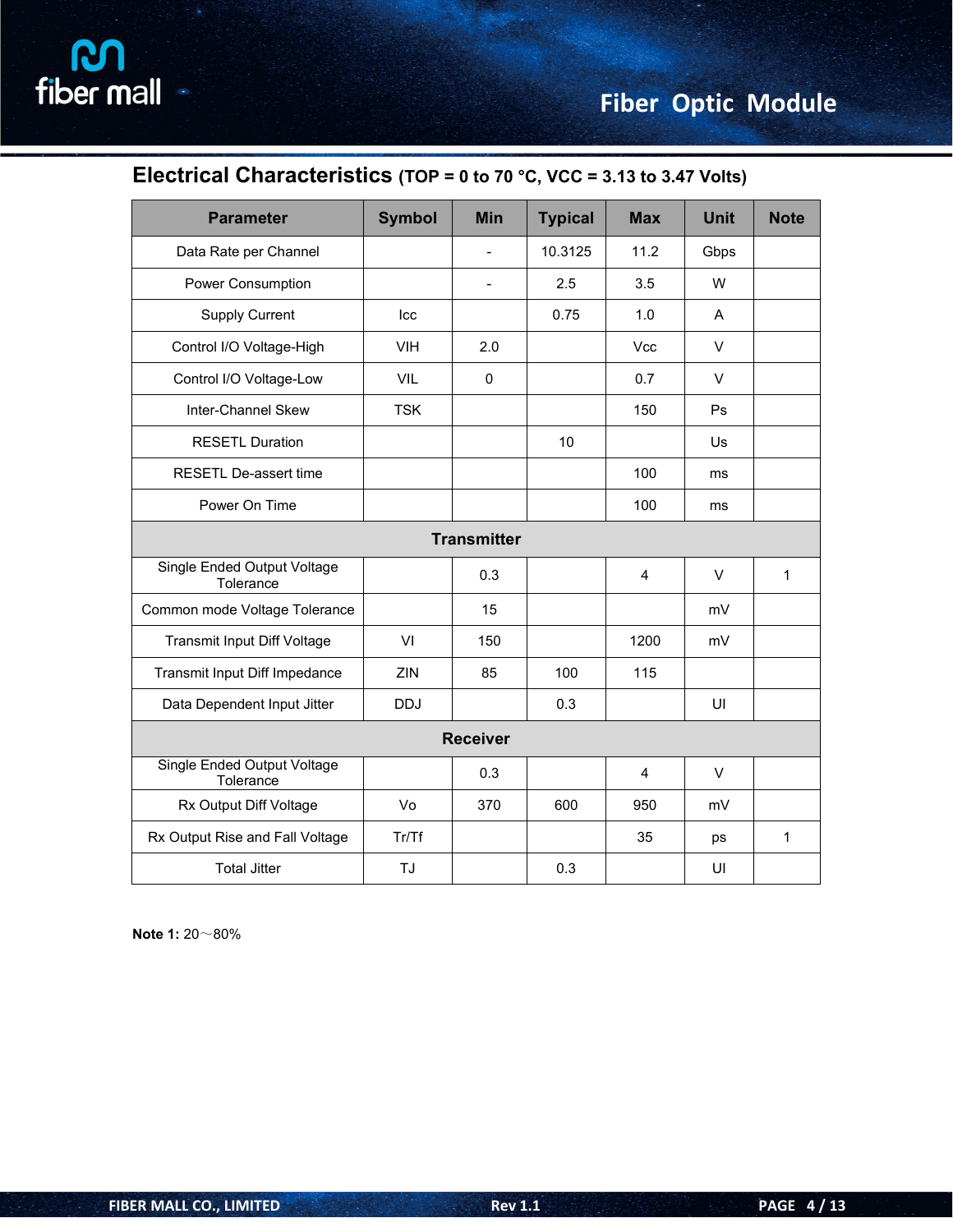| <b>Parameter</b>                                                                           | <b>Symbol</b>  | <b>Min</b>                                 | <b>Typical</b>           | <b>Max</b>               | <b>Unit</b>     | <b>Note</b>  |
|--------------------------------------------------------------------------------------------|----------------|--------------------------------------------|--------------------------|--------------------------|-----------------|--------------|
|                                                                                            |                | <b>Transmitter</b>                         |                          |                          |                 |              |
|                                                                                            | L <sub>0</sub> | 1264.5                                     | 1271                     | 1277.5                   | nm              |              |
|                                                                                            | L1             | 1284.5                                     | 1291                     | 1297.5                   | nm              |              |
| Wavelength Assignment                                                                      | L2             | 1304.5                                     | 1311                     | 1317.5                   | nm              |              |
|                                                                                            | L <sub>3</sub> | 1324.5                                     | 1331                     | 1337.5                   | nm              |              |
| Side-mode Suppression Ratio                                                                | <b>SMSR</b>    | 30                                         | $\overline{\phantom{a}}$ | $\overline{\phantom{a}}$ | dB              |              |
| Total Average Launch Power                                                                 | PT             | $\overline{\phantom{a}}$                   | $\overline{\phantom{a}}$ | 4.3                      | dBm             |              |
| Average Launch Power, each<br>Lane                                                         |                | $-7$                                       | $\blacksquare$           | 2.3                      | dBm             |              |
| Difference in Launch Power<br>between any two Lanes (OMA)                                  |                |                                            | $\overline{\phantom{a}}$ | 4                        | dB              |              |
| Optical Modulation Amplitude,<br>each Lane                                                 | <b>OMA</b>     | $-4$                                       |                          | $+2.5$                   | dB <sub>m</sub> |              |
| Launch Power in OMA minus<br><b>Transmitter and Dispersion</b><br>Penalty (TDP), each Lane |                | $-4.8$                                     |                          |                          | dBm             |              |
| TDP, each Lane                                                                             | <b>TDP</b>     |                                            |                          | 2.3                      | dB              |              |
| <b>Extinction Ratio</b>                                                                    | ER             | 3.5                                        | $\overline{\phantom{a}}$ | $\overline{\phantom{a}}$ | dB              |              |
| Transmitter Eye Mask Definition<br>{X1, X2, X3, Y1, Y2, Y3}                                |                | ${0.25, 0.4,}$<br>0.45, 0.25,<br>0.28, 0.4 |                          |                          |                 |              |
| Optical Return Loss Tolerance                                                              |                | $\overline{a}$                             | $\blacksquare$           | 20                       | dB              |              |
| Average Launch Power OFF<br>Transmitter, each Lane                                         | Poff           |                                            |                          | $-30$                    | dBm             |              |
| <b>Relative Intensity Noise</b>                                                            | Rin            |                                            |                          | $-128$                   | dB/HZ           | $\mathbf{1}$ |
| Optical Return Loss Tolerance                                                              |                |                                            | $\overline{\phantom{a}}$ | 12                       | dB              |              |
|                                                                                            |                | <b>Receiver</b>                            |                          |                          |                 |              |
| Damage Threshold                                                                           | THd            | 3.3                                        |                          |                          | dBm             | 1            |
| Average Power at Receiver Input,<br>each Lane                                              | $\mathsf{R}$   | $-14$                                      |                          | 0                        | dBm             |              |
| Receive Electrical 3 dB upper Cut<br>off Frequency, each Lane                              |                |                                            |                          | 12.3                     | GHz             |              |
| <b>RSSI Accuracy</b>                                                                       |                | $-2$                                       |                          | $\overline{2}$           | dB              |              |
| Receiver Reflectance                                                                       | <b>Rrx</b>     |                                            |                          | $-26$                    | dB              |              |
| Receiver Power (OMA), each<br>Lane                                                         |                | $\blacksquare$                             | $\overline{\phantom{0}}$ | 3.5                      | dBm             |              |
| Receive Electrical 3 dB upper<br>Cutoff Frequency, each Lane                               |                |                                            |                          | 12.3                     | GHz             |              |

## **Optical Parameters (TOP = 0 to 70 °C, VCC = 3.0 to 3.6 Volts)**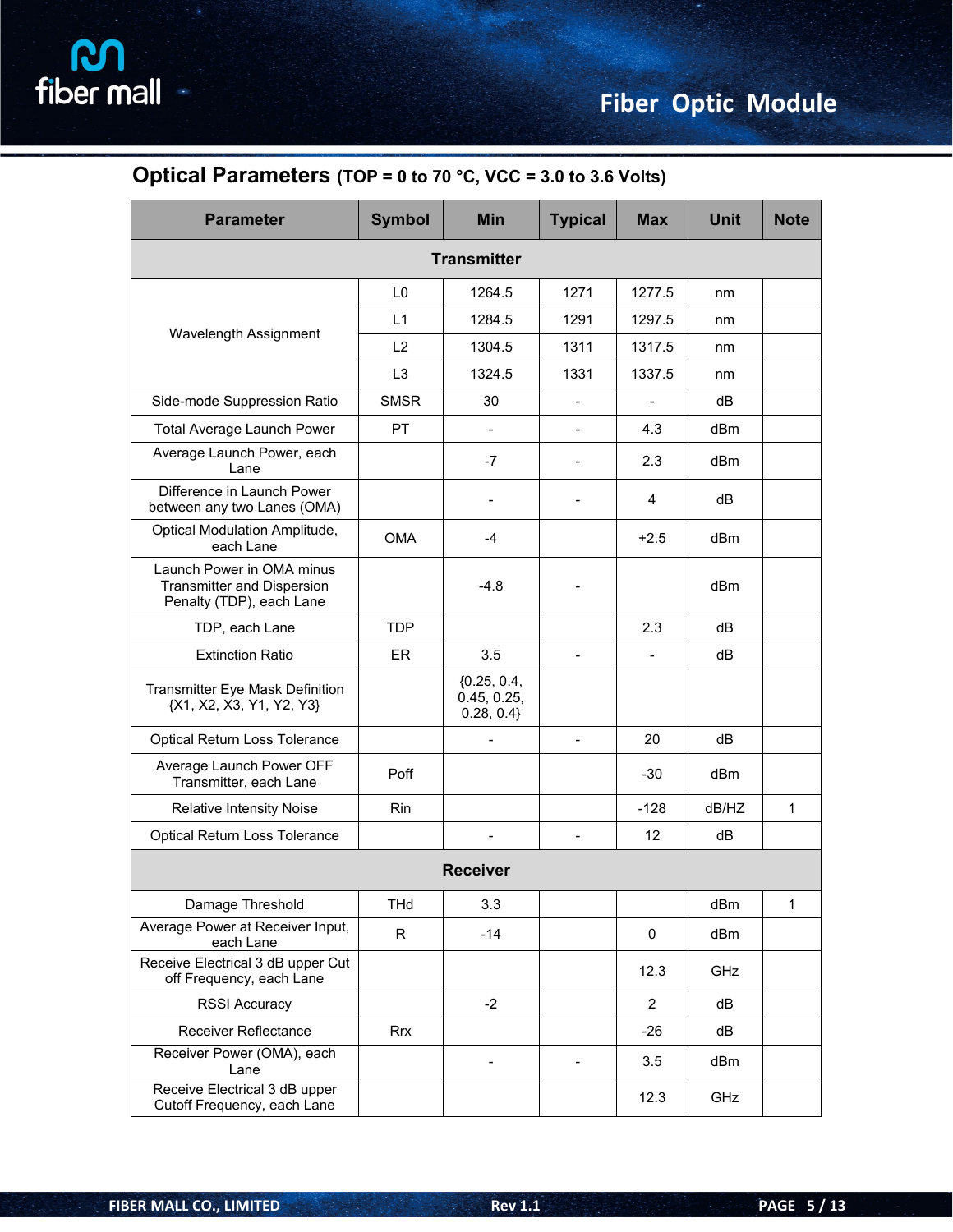

| LOS De-Assert         | LOSD |       | -15 | dBm |  |
|-----------------------|------|-------|-----|-----|--|
| <b>LOS Assert</b>     | LOSA | $-25$ |     | dBm |  |
| <b>LOS Hysteresis</b> | LOSH | 0.5   |     | dB  |  |

**Note 1:** 12dB Reflection

## **Diagnostic Monitoring Interface**

Digital diagnostics monitoring function is available on all QSFP+ LR4. A 2-wire serial interface provides user to contact with module. The structure of the memory is shown in flowing. The memory space is arranged into a lower, single page, address space of 128 bytes and multiple upper address space pages. This structure permits timely access to addresses in the lower page, such as Interrupt Flags and Monitors. Less time critical time entries, such as serial ID information and threshold settings, are available with the Page Select function. The interface address used is A0xh and is mainly used for time critical data like interrupt handling in order to enable a one-time-read for all data related to an interrupt situation. After an interrupt, IntL has been asserted, the host can read out the flag field to determine the affected channel and type of flag.

| <b>Byte Address</b> | <b>Description</b>                 | <b>Type</b> |
|---------------------|------------------------------------|-------------|
| 0                   | Identifier (1 Byte)                | Read Only   |
| $1-2$               | Status (2 Bytes)                   | Read Only   |
| $3-21$              | Interrupt Flags (31 Bytes)         | Read Only   |
| 22-33               | Module Monitors (12 Bytes)         | Read Only   |
| 34-81               | Channel Monitors (48 Bytes)        | Read Only   |
| 82-85               | Reserved (4 Bytes)                 | Read Only   |
| 86-97               | Control (12 Bytes)                 | Read/Write  |
| 98-99               | Reserved (2 Bytes)                 | Read/Write  |
| 100-106             | Module and Channel Masks (7 Bytes) | Read/Write  |
| 107-118             | Reserved (12 Bytes)                | Read/Write  |
| 119-122             | Reserved (4 Bytes)                 | Read/Write  |
| 123-126             | Reserved (4 Bytes)                 | Read/Write  |
| 127                 | Page Select Byte                   | Read/Write  |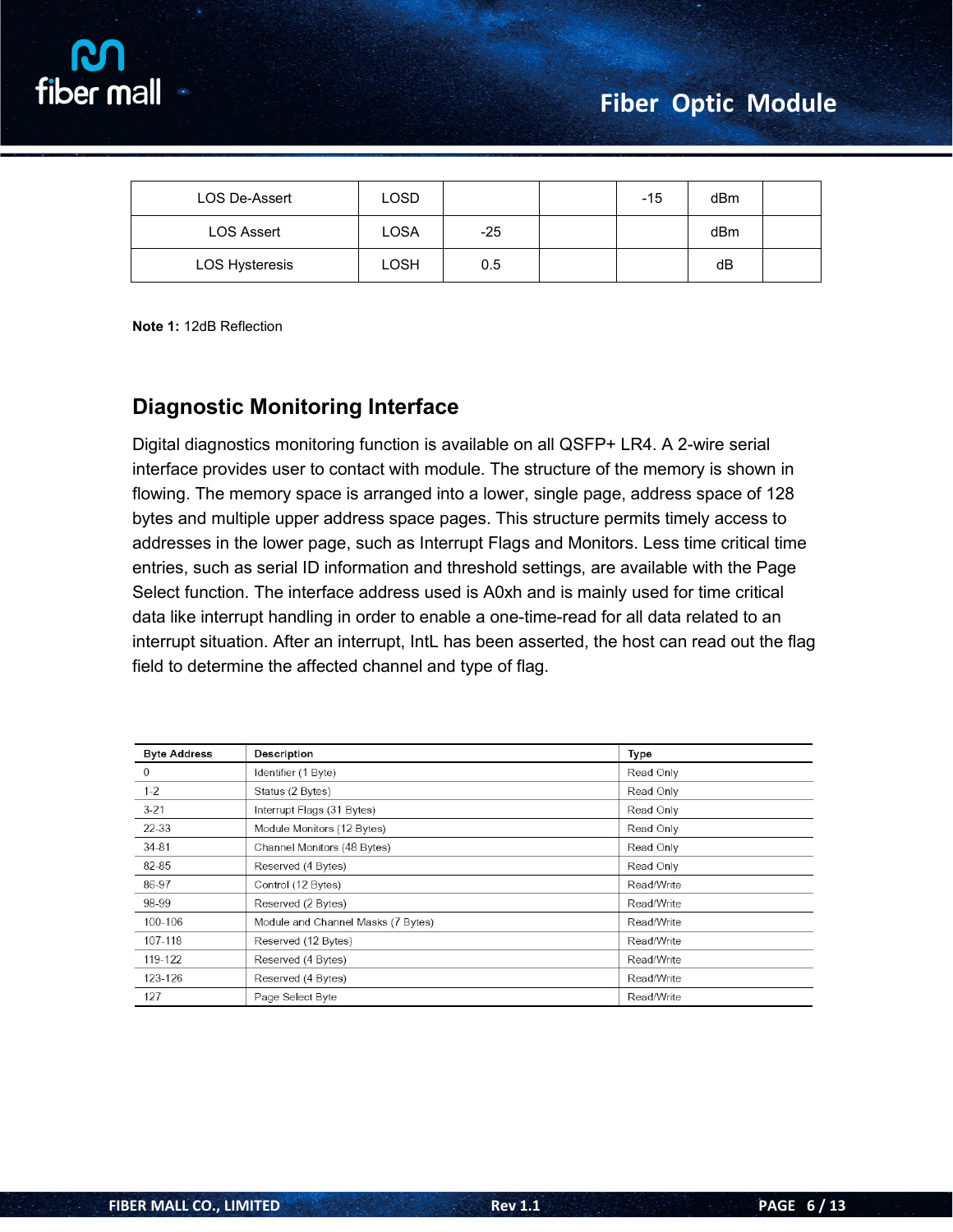

| <b>Byte Address</b> | <b>Description</b>           | Type              |
|---------------------|------------------------------|-------------------|
| 128-175             | Module Thresholds (48 Bytes) | Read Only         |
| 176-223             | Reserved (48 Bytes)          | Read Only         |
| 224-225             | Reserved (2 Bytes)           | Read Only         |
| 226-239             | Reserved (14 Bytes)          | Read/Write        |
| 240-241             | Channel Controls (2 Bytes)   | Read/Write        |
| 242-253             | Reserved (12 Bytes)          | Read/Write        |
| 254-255             | Reserved (2 Bytes)           | <b>Read/Write</b> |

2-wire serial address, 1010000x (A0h)"

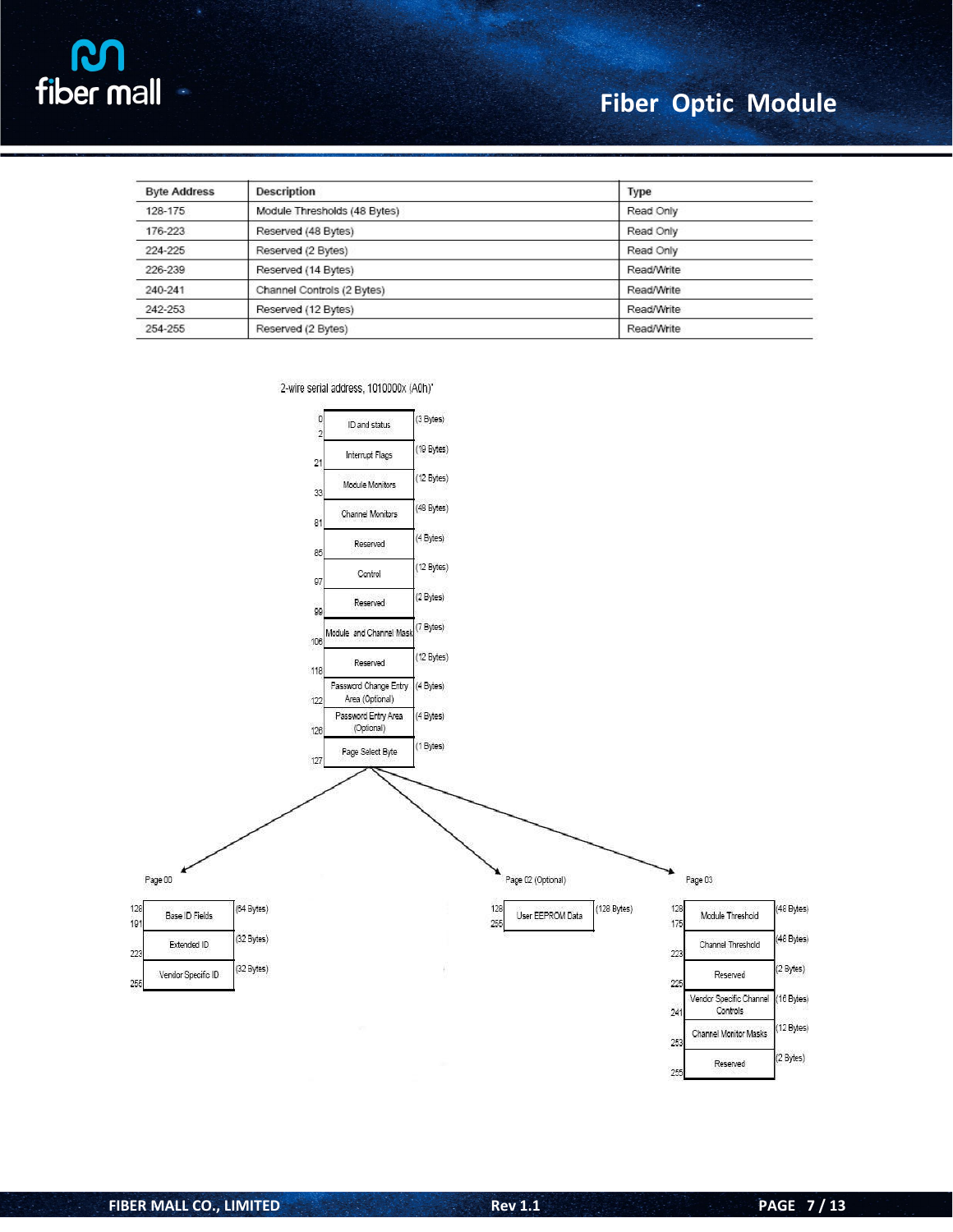| <b>Address</b> | Name                                    | Description                                                                                                       |
|----------------|-----------------------------------------|-------------------------------------------------------------------------------------------------------------------|
| 128            | Identifier (1 Byte)                     | Identifier Type of serial transceiver                                                                             |
| 129            | Ext. Identifier (1 Byte)                | Extended identifier of serial transceiver                                                                         |
| 130            | Connector (1 Byte)                      | Code for connector type                                                                                           |
| 131-138        | Transceiver (8 Bytes)                   | Code for electronic compatibility or optical compatibility                                                        |
| 139            | Encoding (1 Byte)                       | Code for serial encoding algorithm                                                                                |
| 140            | BR, nominal (1 Byte)                    | Nominal bit rate, units of 100 Mbits/s                                                                            |
| 141            | Extended RateSelect Compliance (1 Byte) | Tags for Extended RateSelect compliance                                                                           |
| 142            | Length SMF (1 Byte)                     | Link length supported for SM fiber in km                                                                          |
| 143            | Length E-50 um (1 Byte)                 | Link length supported for EBW 50/125 um fiber, units of 2 m                                                       |
| 144            | Length 50 um (1 Byte)                   | Link length supported for 50/125 um fiber, units of 1 m                                                           |
| 145            | Length 62.5 um (1 Byte)                 | Link length supported for 62.5/125um fiber, units of 1 m                                                          |
| 146            | Length copper (1 Byte)                  | Link length supported for copper, units of 1 m                                                                    |
| 147            | Device Tech (1 Byte)                    | Device technology                                                                                                 |
| 148-163        | Vendor name (16 Bytes)                  | QSFP vendor name (ASCII)                                                                                          |
| 164            | Extended Transceiver (1 Byte)           | Extended Transceiver Codes for InfiniBand <sup>T</sup>                                                            |
| 165-167        | Vendor OUI (3 Bytes)                    | QSFP vendor IEEE vendor company ID                                                                                |
| 168-183        | Vendor PN (16 Bytes)                    | Part number provided by QSFP vendor (ASCII)                                                                       |
| 184-185        | Vendor rev (2 Bytes)                    | Revision level for part number provided by vendor (ASCII)                                                         |
| 186-187        | Wavelength (2 Bytes)                    | Nominal laser wavelength (Wavelength = value / 20 in nm)                                                          |
| 188-189        | Wavelength Tolerance (2 Bytes)          | Guaranteed range of laser wavelength (+/- value) from Nominal wavelength<br>(Wavelength Tol. = value / 200 in nm) |
| 190            | Max Case Temp (1 Byte)                  | Maximum Case Temperature in Degrees C                                                                             |
| 191            | CC_BASE (1 Byte)                        | Check code for Base ID fields (addresses 128-190)                                                                 |
| 192-195        | Options (4 Bytes)                       | Rate Select, TX Disable, TX Fault, LOS                                                                            |
| 196-211        | Vendor SN (16 Bytes)                    | Serial number provided by vendor (ASCII)                                                                          |
| 212-219        | Date code (8 Bytes)                     | Vendor's manufacturing date code                                                                                  |
| 220            | Diagnostic Monitoring Type (1 Byte)     | Indicates which type of diagnostic monitoring is implemented                                                      |
| 221            | Enhanced Options (1 Byte)               | Indicates which optional enhanced features are implemented                                                        |
| 222            | Reserved (1 Byte)                       | Reserved                                                                                                          |
| 223            | CC_EXT                                  | Check code for the Extended ID Fields (addresses 192-222)                                                         |
| 224-255        | Vendor Specific (32 Bytes)              | Vendor Specific EEPROM                                                                                            |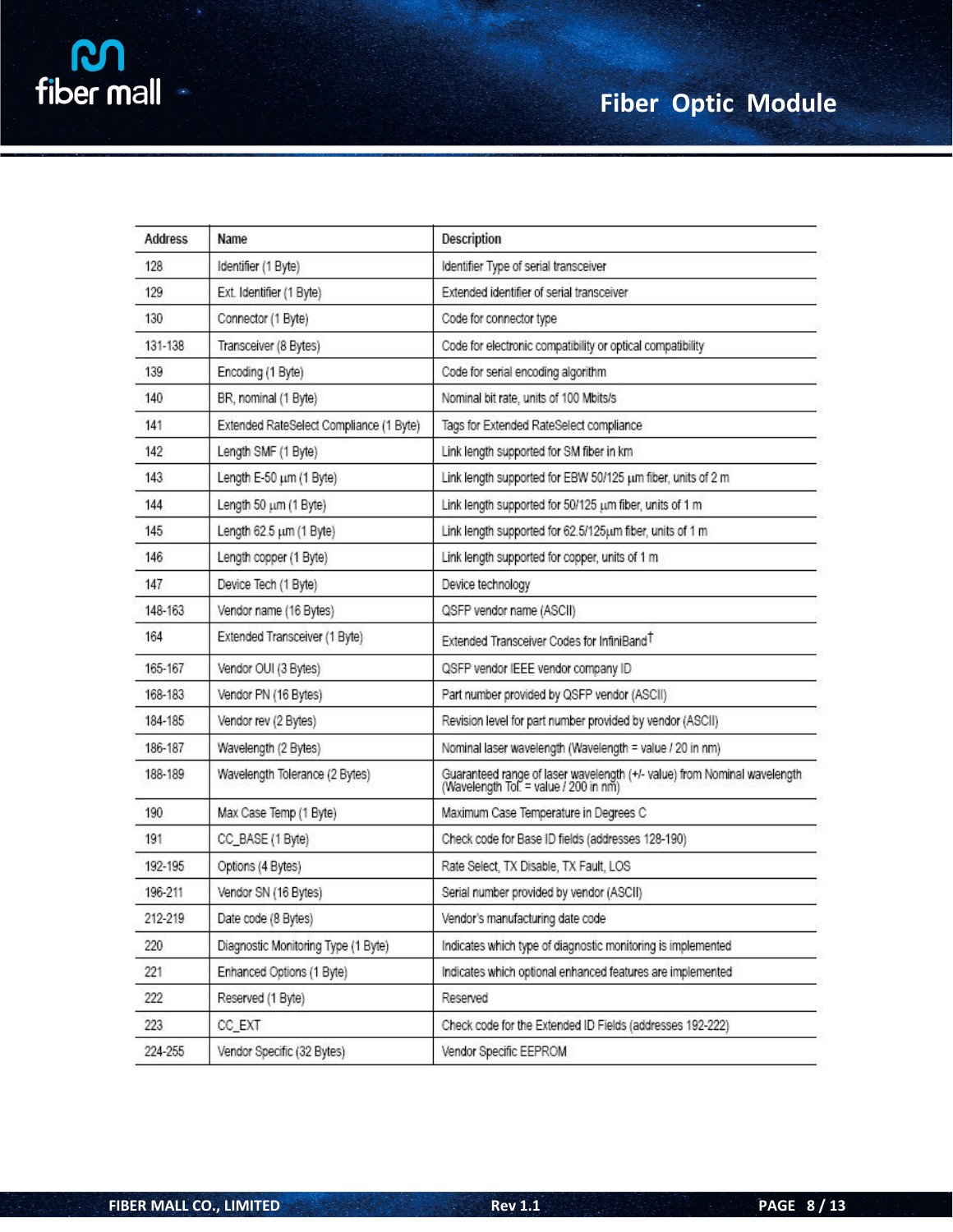## **Timing for Soft Control and Status Functions**

| <b>Parameter</b>                                  | <b>Symbol</b> | <b>Max</b> | <b>Unit</b> | <b>Conditions</b>                                                                                                                                                              |
|---------------------------------------------------|---------------|------------|-------------|--------------------------------------------------------------------------------------------------------------------------------------------------------------------------------|
| <b>Initialization Time</b>                        | t_init        | 2000       | ms          | Time from power on1, hot plug or rising edge<br>of Reset until the module is fully functional2                                                                                 |
| <b>Reset Init Assert</b><br>Time                  | t reset init  | 2          | <b>US</b>   | A Reset is generated by a low level longer<br>than the minimum reset pulse time present on<br>the ResetL pin.                                                                  |
| Serial Bus Hardware<br>Ready Time                 | t serial      | 2000       | ms          | Time from power on1 until module responds to<br>data transmission over the 2-wire serial bus                                                                                   |
| Monitor Data Ready<br>Time                        | t data        | 2000       | ms          | Time from power on1 to data not ready, bit 0 of<br>Byte 2, deasserted and IntL asserted                                                                                        |
| <b>Reset Assert Time</b>                          | t reset       | 2000       | ms          | Time from rising edge on the ResetL pin until<br>the module is fully functional2                                                                                               |
| <b>LPMode Assert Time</b>                         | ton LPMode    | 100        | μs          | Time from assertion of LPMode (Vin:LPMode<br>=Vih) until module power consumption enters<br>lower Power Level                                                                  |
| IntL Assert Time                                  | ton_IntL      | 200        | ms          | Time from occurrence of condition triggering<br>IntL until Vout: IntL = Vol                                                                                                    |
| IntL Deassert Time                                | toff IntL     | 500        | μs          | toff IntL 500 us Time from clear on read3<br>operation of associated flag until Vout: IntL =<br>Voh. This includes deassert times for Rx LOS,<br>Tx Fault and other flag bits. |
| <b>Rx LOS Assert Time</b>                         | ton_los       | 100        | ms          | Time from Rx LOS state to Rx LOS bit set and<br>IntL asserted                                                                                                                  |
| Flag Assert Time                                  | ton_flag      | 200        | ms          | Time from occurrence of condition triggering<br>flag to associated flag bit set and IntL asserted                                                                              |
| <b>Mask Assert Time</b>                           | ton_mask      | 100        | ms          | Time from mask bit set4 until associated IntL<br>assertion is inhibited                                                                                                        |
| Mask De-assert Time                               | toff mask     | 100        | ms          | Time from mask bit cleared4 until associated<br>IntlL operation resumes                                                                                                        |
| ModSelL Assert Time                               | ton ModSelL   | 100        | μs          | Time from assertion of ModSelL until module<br>responds to data transmission over the 2-wire<br>serial bus                                                                     |
| ModSelL Deassert<br>Time                          | toff ModSelL  | 100        | μs          | Time from deassertion of ModSelL until the<br>module does not respond to data transmission<br>over the 2-wire serial bus                                                       |
| Power over-ride or<br>Power-set Assert<br>Time    | ton_Pdown     | 100        | ms          | Time from P Down bit set 4 until module<br>power consumption enters lower Power Level                                                                                          |
| Power over-ride or<br>Power-set De-assert<br>Time | toff_Pdown    | 300        | ms          | Time from P Down bit cleared4 until the<br>module is fully functional3                                                                                                         |

#### **Note**:

1. Power on is defined as the instant when supply voltages reach and remain at or above the minimum specified value.

2. Fully functional is defined as IntL asserted due to data not ready bit, bit 0 byte 2 de-asserted.

- 3. Measured from falling clock edge after stop bit of read transaction.
- 4. Measured from falling clock edge after stop bit of write transaction.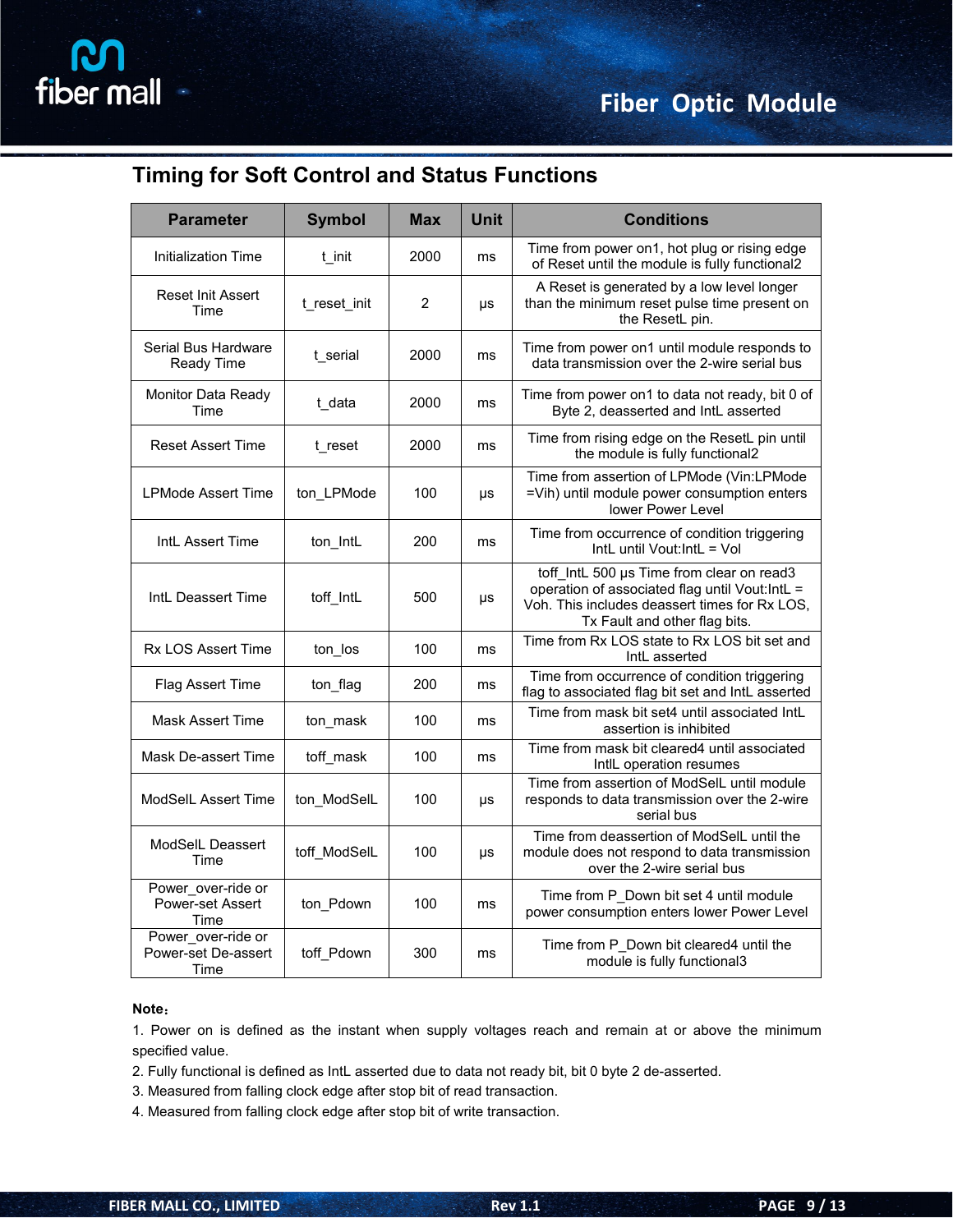

### **Transceiver Block Diagram**



**40Gb/s QSFP IR4 Transceiver Block Diagram**

## **Pin Assignment**



**Diagram of Host Board Connector Block Pin Numbers and Name**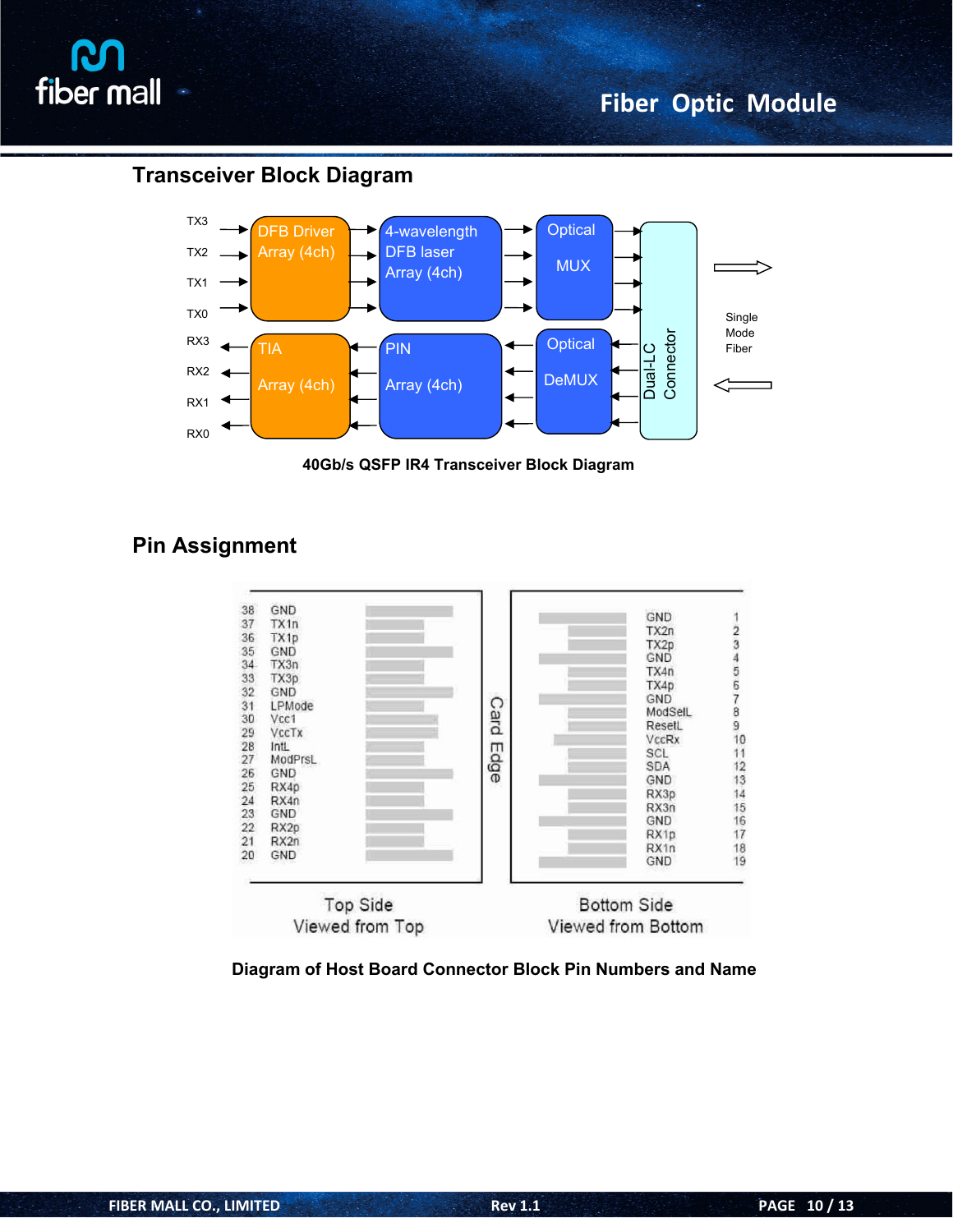## **Pin Description**

| Pin            | Logic      | <b>Symbol</b> | <b>Name/Description</b>              | <b>Note</b>    |
|----------------|------------|---------------|--------------------------------------|----------------|
| 1              |            | <b>GND</b>    | Ground                               | 1              |
| $\overline{2}$ | CML-I      | Tx2n          | Transmitter Inverted Data Input      |                |
| 3              | CML-I      | Tx2p          | Transmitter Non-Inverted Data output |                |
| 4              |            | <b>GND</b>    | Ground                               | 1              |
| 5              | CML-I      | Tx4n          | Transmitter Inverted Data Output     |                |
| $\,6\,$        | CML-I      | Tx4p          | Transmitter Non-Inverted Data Output |                |
| $\overline{7}$ |            | <b>GND</b>    | Ground                               | $\mathbf{1}$   |
| 8              | LVTTL-I    | ModSelL       | Module Select                        |                |
| 9              | LVTTL-I    | ResetL        | Module Reset                         |                |
| 10             |            | <b>VccRx</b>  | +3.3V Power Supply Receiver          | 2              |
| 11             | LVCMOS-I/O | SCL           | 2-Wire Serial Interface Clock        |                |
| 12             | LVCMOS-I/O | <b>SDA</b>    | 2-Wire Serial Interface Data         |                |
| 13             |            | <b>GND</b>    | Ground                               | 1              |
| 14             | $CML-O$    | Rx3p          | Receiver Inverted Data Output        |                |
| 15             | CML-O      | Rx3n          | Receiver Non-Inverted Data Output    |                |
| 16             |            | <b>GND</b>    | Ground                               | $\mathbf{1}$   |
| 17             | $CML-O$    | Rx1p          | Receiver Inverted Data Output        |                |
| 18             | $CML-O$    | Rx1n          | Receiver Non-Inverted Data Output    |                |
| 19             |            | <b>GND</b>    | Ground                               | 1              |
| 20             |            | <b>GND</b>    | Ground                               | $\mathbf{1}$   |
| 21             | $CML-O$    | Rx2n          | Receiver Inverted Data Output        |                |
| 22             | $CML-O$    | Rx2p          | Receiver Non-Inverted Data Output    |                |
| 23             |            | <b>GND</b>    | Ground                               | 1              |
| 24             | CML-O      | Rx4n          | Receiver Inverted Data Output        |                |
| 25             | CML-O      | Rx4p          | Receiver Non-Inverted Data Output    |                |
| 26             |            | GND           | Ground                               | 1              |
| 27             | LVTTL-O    | ModPrsL       | Module Present                       |                |
| 28             | LVTTL-O    | IntL          | Interrupt                            |                |
| 29             |            | VccTx         | +3.3V Power Supply Transmitter       | $\overline{2}$ |
| 30             |            | Vcc1          | +3.3V Power Supply                   | $\overline{2}$ |
| 31             | LVTTL-I    | LPMode        | Low Power Mode                       |                |
| 32             |            | GND           | Ground                               | $\mathbf{1}$   |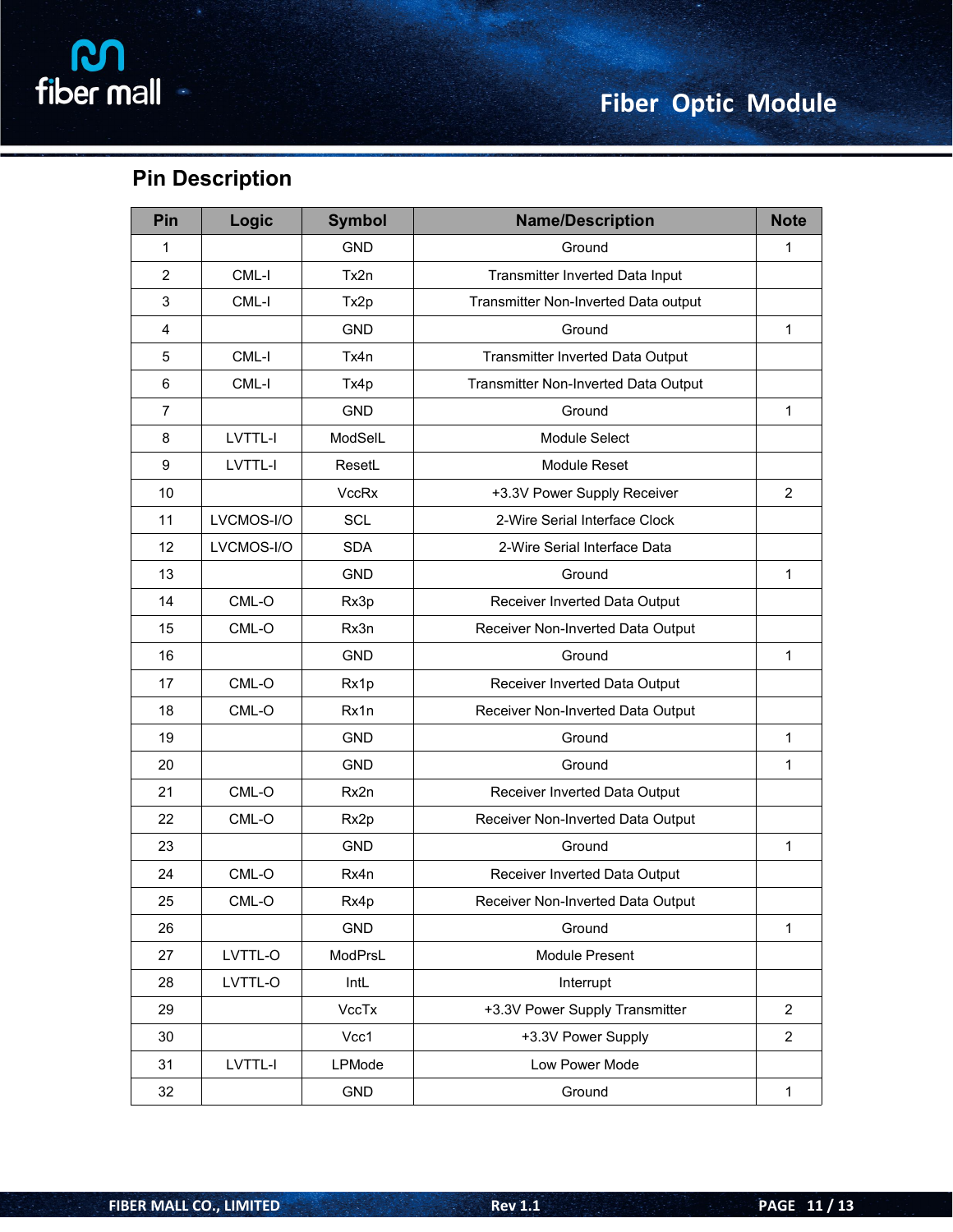| 33 | CML-I | Tx3p       | Transmitter Inverted Data Output     |  |
|----|-------|------------|--------------------------------------|--|
| 34 | CML-I | Tx3n       | Transmitter Non-Inverted Data Output |  |
| 35 |       | <b>GND</b> | Ground                               |  |
| 36 | CML-I | Tx1p       | Transmitter Inverted Data Output     |  |
| 37 | CML-I | Tx1n       | Transmitter Non-Inverted Data Output |  |
| 38 |       | <b>GND</b> | Ground                               |  |

#### **Notes:**

1. GND is the symbol for single and supply(power) common for QSFP modules, All are common within the QSFP module and all module voltages are referenced to this potential otherwise noted. Connect these directly to the host board signal common ground plane. Laser output disabled on TDIS >2.0V or open, enabled on TDIS <0.8V.

2. VccRx, Vcc1 and VccTx are the receiver and transmitter power suppliers and shall be applied concurrently. Recommended host board power supply filtering is shown below. VccRx, Vcc1 and VccTx may be internally connected within the QSFP transceiver module in any combination. The connector pins are each rated for maximum current of 500mA.

### **Recommended Circuit**